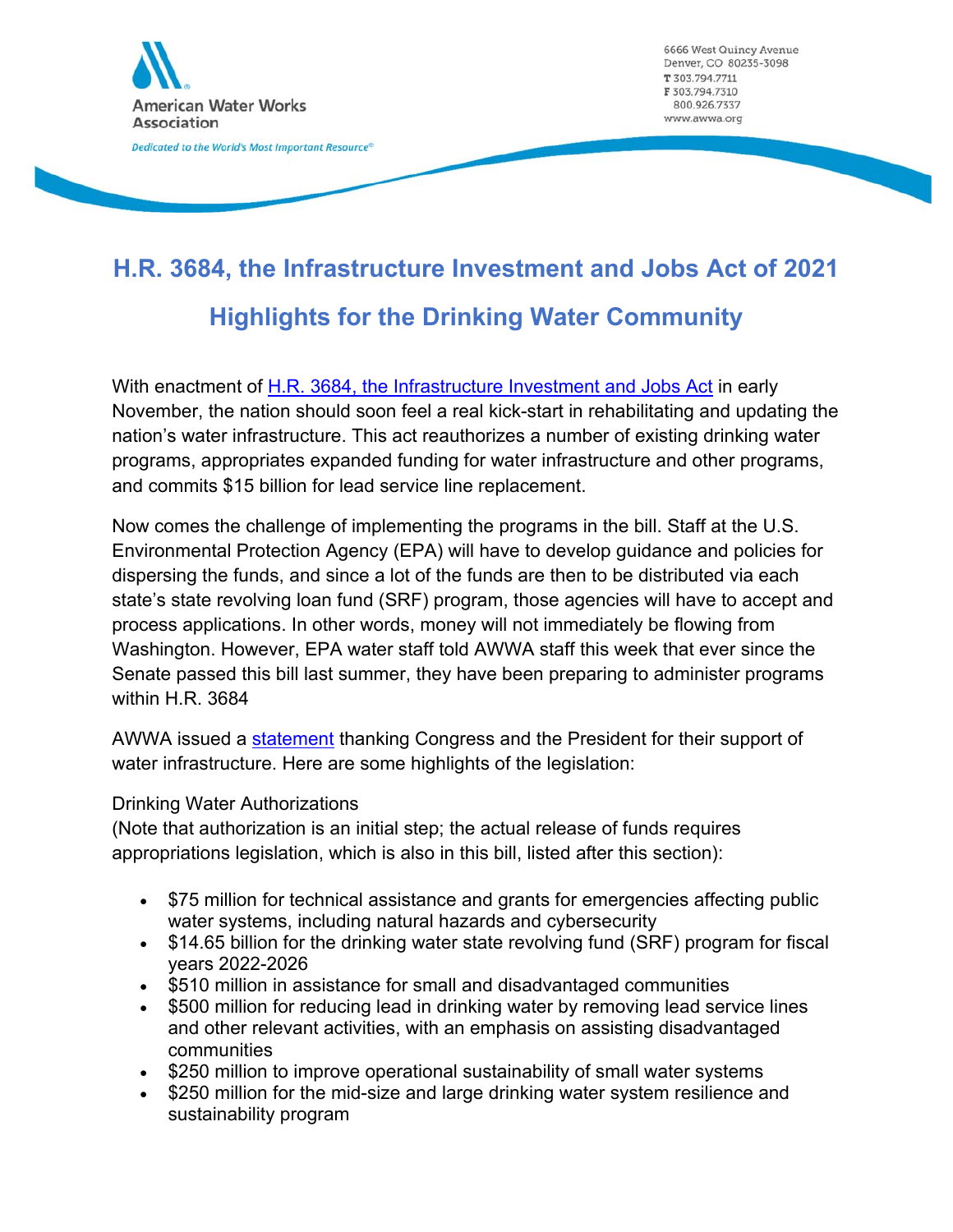- A needs assessment for a nationwide low-income water bill assistance program
- 40 pilot projects to provide financial assistance to low-income water customers
- \$200 million for lead testing and remediation in schools
- \$5 million for water workforce efforts; applies to drinking water and wastewater
- \$50 million for a study assessing emerging technologies that could address cybersecurity and water monitoring issues and a grant program to deploy technologies

Drinking Water Appropriations

- \$50 million annually for the Water Infrastructure Finance and Innovation Act programs for FY2022-2026
- \$11.713 billion for the drinking water SRF; 49 percent to be in the form of grants or loans with principal forgiveness; only 10 percent state match required in FY2022 and FY2023 (the wastewater SRF program got an equal amount)
- \$15 billion for lead service line replacement, with 49 percent to be in the form of grants or loans with principal forgiveness; no state match required; \$3 billion annually for FY2022-20226
- \$4 billion to be channeled through the drinking water SRF for emerging contaminants, all in the form of grants or principal forgiveness
- \$5 billion to deal with emerging contaminants in economically distressed communities
- \$1.126 annually in additional funding for the drinking water SRF through FY2026
- \$1.6 billion annually in additional funding for the wastewater SRF through FY2026

### Related Appropriations

- \$50 million for Underground Injection Control grants to support state efforts
- \$1.5 billion for Brownfields activities under the Comprehensive Environmental Response, Compensation and Liability Act

# **Cybersecurity**

- EPA and the U.S. Cybersecurity and Infrastructure Security Agency (CISA) are to identify public water systems, that if degraded or rendered inoperable, would lead to significant impacts on the public's health and safety
- EPA and CISA are to develop a technical cybersecurity plan support plan for public water systems
- The two agencies are to submit to Congress a list of public water systems needing technical support

# Buy America, Build America

 Extends "Buy American" requirements to include not only steel and iron products, but "manufactured products" and "construction materials" as well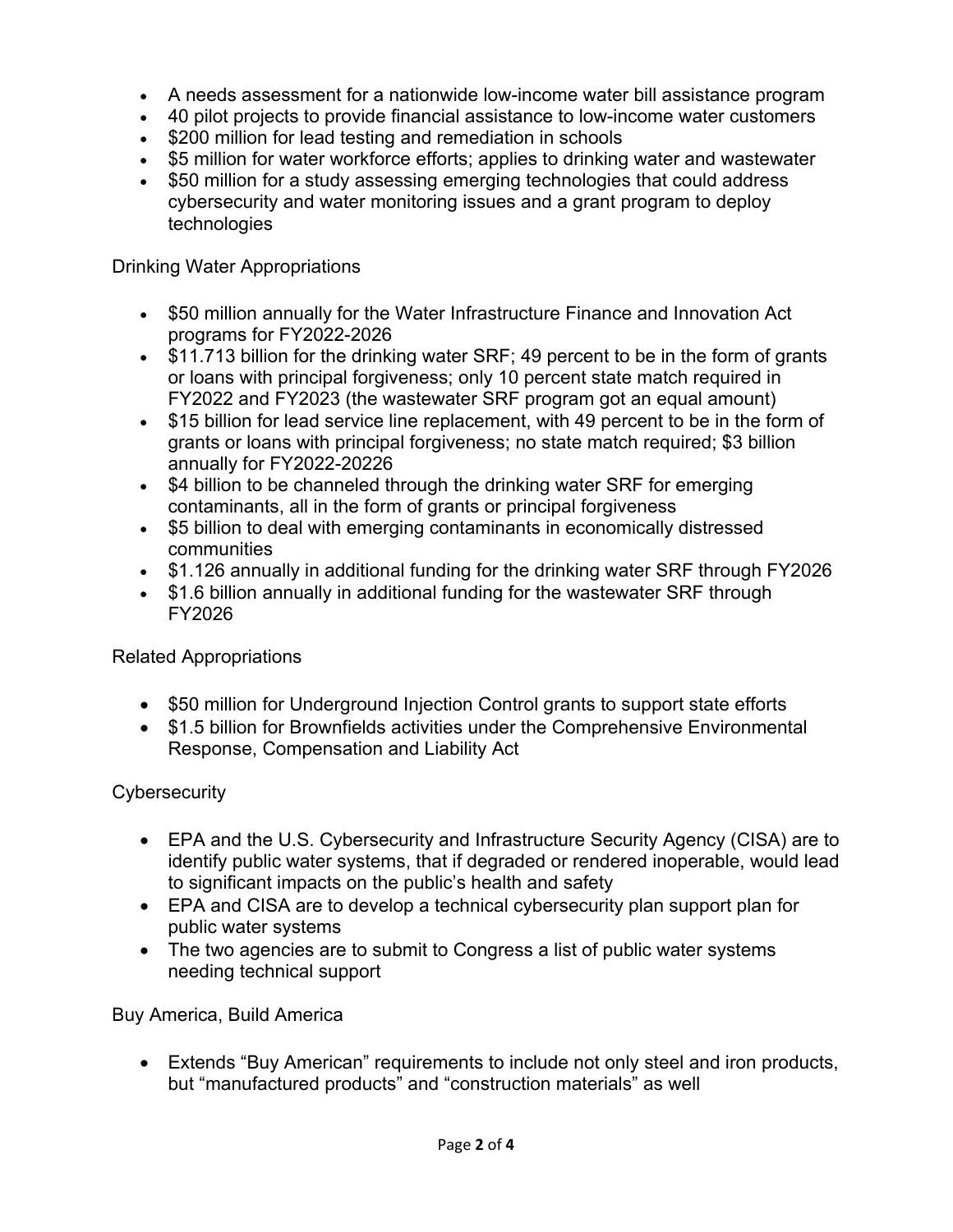- "Produced" in the U.S. means a product was manufactured in the U.S. and the cost of its components that are mined, produced or manufactured in the U.S. is greater than 55 percent of the total cost of the manufactured product.
- Waivers may be granted if the iron, steel or manufactured product are not produced in the U.S. in sufficient and reasonably available quantities or of "satisfactory" quality

Wastewater Authorizations

- \$14.65 billion for the wastewater SRF program; FY 2022-2026
- \$1.4 billion for grants through FY 2026 to municipal entities to control and treat sewer overflows and stormwater and to provide public notification systems for such overflows
- \$250 million through FY 2026 for grants to private, non-profit organizations to provide assistance to low-to-moderate income individuals for the construction, repair or replacement of an individual household decentralized wastewater treatment system or for the installation of a larger decentralized wastewater system designed to provide treatment for two or more households
- \$200 million through FY 2026 for a grant program to help low-to-moderateincome individuals connect to a publicly owned treatment works
- \$125 million through FY 2026 to establish a clean water infrastructure resiliency and sustainability program to address natural hazard or cybersecurity vulnerabilities
- \$125 million through FY 2026 to continue a pilot program to help municipal, industrial or agricultural interests find alternative sources of water in areas experiencing critical water supply needs
- \$100 million through FY 2026 to establish a pilot wastewater efficiency grant program for owners or operators of publicly owned treatment works to carry out projects that create or improve waste-to-energy systems.
- \$75 million through FY 2026 for a competitive grant program to establish systems that improve the sharing of information concerning water quality, water infrastructure needs, and water technology, including cybersecurity technology, between states or among counties and other units of local government within a state
- \$50 million through FY 2026 for a circuit rider program to provide assistance to owners and operators of small and medium-sized publicly owned treatment works
- EPA must establish a Water Reuse Interagency Workgroup to develop and coordinate actions, tools, and resources to advance water reuse across the U.S., including through the implementation of the February 2020 National Water Reuse Action Plan
- EPA is to establish three to five Centers of Excellence for Stormwater Control Infrastructure Technologies
- Subject to the availability of funds, EPA would conduct a study of existing and potential future technology, including technology that could address cybersecurity vulnerabilities, that enhances or could enhance the treatment, monitoring,